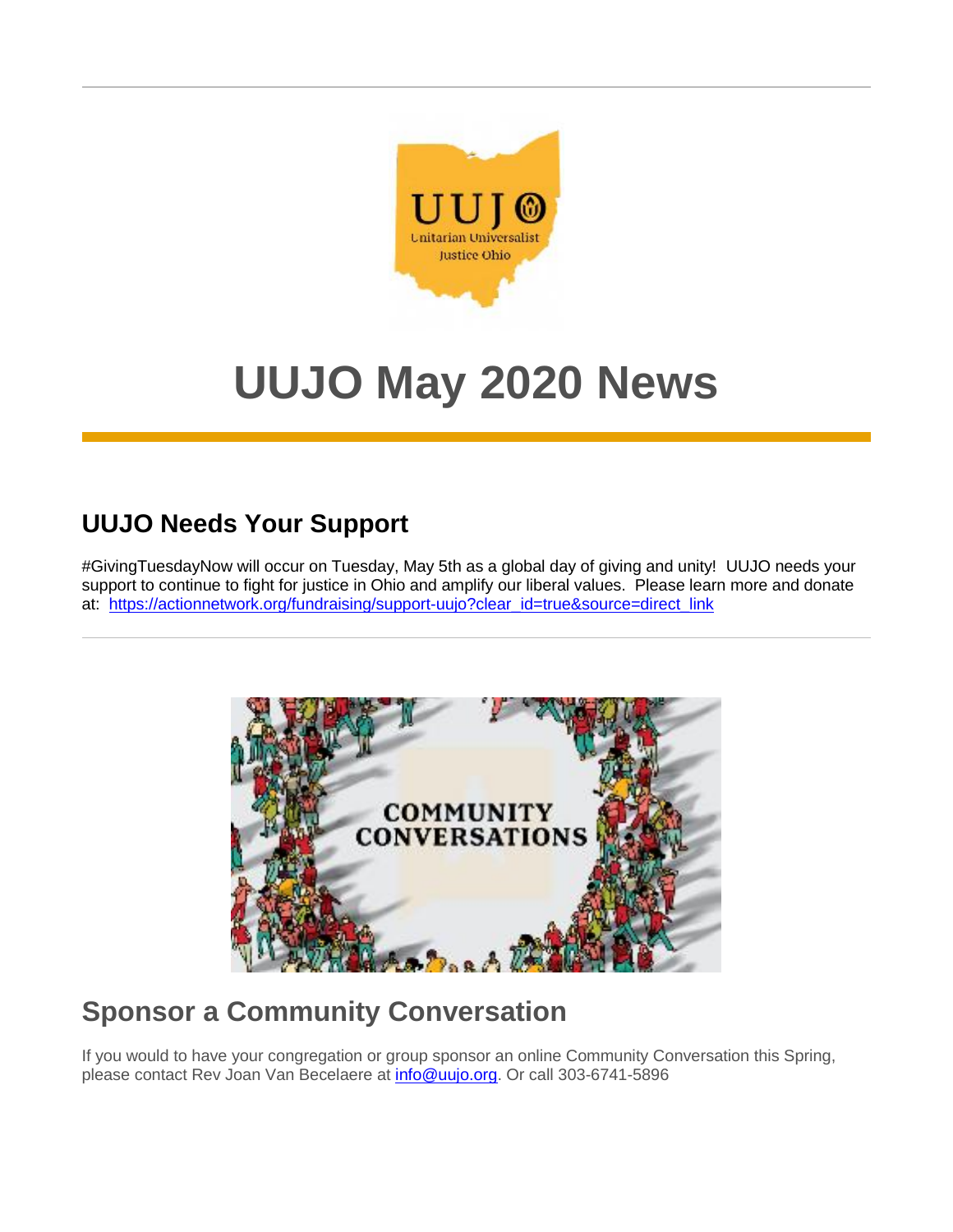

### **Community Conversation: Fight for Democracy**

UUJO, the UU Congregation of Cleveland, UU The Vote, and Ohio Votes invite you to an online Community Conversation focused on issues that keep us up at night, the fight for democracy and election protection.

#### **Saturday May 9 1:00 pm to 2:45 pm (with discussion) Online**

In this 90-minute Conversation (allowing a bit more time for discussion), we will discuss the issues that people say, 'keep them up at night", looking particularly at those issues that are impacted by our elections. We will show the powerful documentary, "Suppressed: The Fight to Vote", produced by Brave New Films and the Stacey Abrams voter projected.

#### **Register at:** [https://actionnetwork.org/events/fight-for-democracy?clear\\_id=true&source=direct\\_link](https://u1584542.ct.sendgrid.net/mps2/c/FwE/ni0YAA/t.31f/n1K8vLO2T-ikaXaTYAtwVg/h1/CA0gLXQEKb6jqGkD7RqZieSiR1xt6h2zAPrrZKB7vwluOoWuNJavxTGyY6plsMSwJH8ojnBcPLEUCtbRUbYZwAsdnfqt33jJnM3ytvKYVRHw6kkWUG4POE2qrre3e4EOSp-2BHT9QiAkjIwmXVFhnO0LrKgavAJI1G-2B-2Fy5iJ4APpWZAGlsMuatr4taMsu7-2B-2FVIHT62N6TIcYqOsdZ7O45JwymIFBy4pfa78ZtpzcDBGveP0rlkthmuKtWgHp98Ij-2BpPQkmeL9kSQc0BgbvoYgYVTdN3JtMT8JUR6TkvAmaU7Q-3D/1FrR)

The documentary paints an undeniable picture of voter suppression in the 2018 Georgia midterm election. The issues faced include polling place closures, voter purges, missing absentee ballots, extreme wait times and a host of voter ID issues – all of which disproportionately prevented many students and people of color from casting their ballots. This documentary speaks to the threat posed to our 2020 elections. **Register at:** [https://actionnetwork.org/events/fight-for-democracy?clear\\_id=true&source=direct\\_link](https://u1584542.ct.sendgrid.net/mps2/c/FwE/ni0YAA/t.31f/n1K8vLO2T-ikaXaTYAtwVg/h2/CA0gLXQEKb6jqGkD7RqZieSiR1xt6h2zAPrrZKB7vwluOoWuNJavxTGyY6plsMSwJH8ojnBcPLEUCtbRUbYZwAsdnfqt33jJnM3ytvKYVRFnpbuygilMTnpCAj2Bb4P7-2Fb6TRCeb9ore0103UR1tWTD9-2FT9DqbWQEuZEethg0Yu4jPUpKt8t00vEhBpbMAFNMqv2fjha8fnolBaVxV7-2F9FLzmKant9SbibHLQlAN8VNtsUkoD4L9F07FrAhy-2FIfXO510Ki01lPWBIU5mTbdznePBDTLGJapxTrF02QglKoI-3D/lUJd)

After viewing together, we will discuss how we can all prepare to meet these same threats here in Ohio in the 2020 elections. We will also offer folk the opportunity to become part of a Voter Advocacy Team and help others register online (or in person), and then vote, including using absentee ballots. Facilitators:

Rev Dr Susan Smith, Director of Crazy Faith ministries, Columbus, and Communications Coordinator of the Samuel DeWitt Proctor Conference.

Rev Joan Van Becelaere; Executive Director, Unitarian Universalist Justice Ohio

**Register at:** [https://actionnetwork.org/events/fight-for-democracy?clear\\_id=true&source=direct\\_link](https://u1584542.ct.sendgrid.net/mps2/c/FwE/ni0YAA/t.31f/n1K8vLO2T-ikaXaTYAtwVg/h3/CA0gLXQEKb6jqGkD7RqZieSiR1xt6h2zAPrrZKB7vwluOoWuNJavxTGyY6plsMSwJH8ojnBcPLEUCtbRUbYZwAsdnfqt33jJnM3ytvKYVRFgQVtWsy5jU4ndAtFqWtfj1EYmpTQt-2BLmEx1j2MKEW2JRw3JpWhfY4ZgVyCp1Qsh52NGGv4tKQjoj54mu0CcPs3qX3mh3MYMPAEKqfNUzf33n7v3PHof9Lnx6N01qjU7Ese9KDZE3R2MeE6HzoYKXGrcXdFyizDk6XnJgxnW3aS7OHHBlwx29pgjNi-2Bp4VUQM-3D/peXO) Let us know at [info@uujo.org](mailto:info@uujo.org) if you have any questions.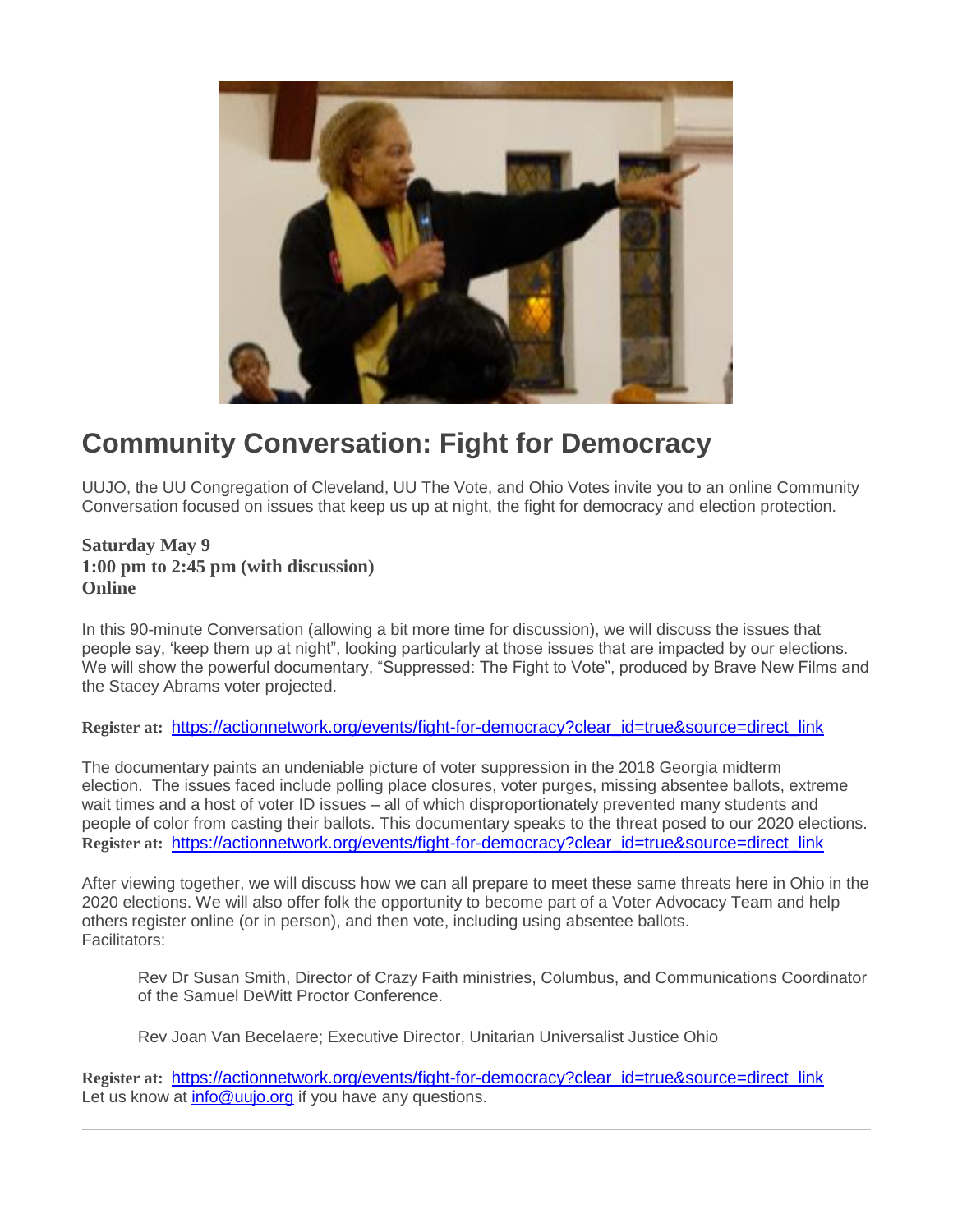

# **Webinar: Ohio Legislative Update**

### **Wednesday, May 27 7:00 - 8:15 pm**

Join Rev. Joan VanBecelaere, Executive Director of UUJO, Tadd Pinkston of Pinkston Law and other guests to discuss what is happening this month in the Ohio Statehouse We discuss updates on key legislation, including the fight against COVID-19, voting rights, criminal justice reform, and more. The discussions can be very lively.

Please register for UUJO webinars to receive notice of new webinars, reminders and easy-click Zoom online connection information.

You can register **HERE** or at:[https://actionnetwork.org/events/uujo-webinars?clear\\_id=true&source=direct\\_link](https://u1584542.ct.sendgrid.net/mps2/c/FwE/ni0YAA/t.31f/n1K8vLO2T-ikaXaTYAtwVg/h5/CA0gLXQEKb6jqGkD7RqZieSiR1xt6h2zAPrrZKB7vwlge2eamiMTMiZOcnpBpP-2BJE-2BGbwz65HEAPE9oZB5M0XOQrEumuIUMgOrTpU2aufEK-2BOtSygLhbVtoywFGDZoUWbXyIjibsMmiB0bJep2zMMlI5nI34s-2FZfmhPvTgtC549wzdKFS8Mt4L34lJ4ALX-2FmqtmopDTLc0zFLyHfTqMVDh97dJFUn3H-2FZO-2FvcjBp2q-2B32t7YGkP4Ysn4fEkqnro-2Fjmm4cGjBp5hgJmm9w0ACa02RRv-2BYwl3YDDLjoxxNIp4-3D/U05a)

Or use Zoom Meeting Information: [https://zoom.us/j/3909831611](https://u1584542.ct.sendgrid.net/mps2/c/FwE/ni0YAA/t.31f/n1K8vLO2T-ikaXaTYAtwVg/h6/OMqVwN4xNkvSR-2FWqj-2FZ30loGkxw3wDz5Q-2BZ9bVk0dwkFut2qPtnR7q9xyUvbAbHivJT-2FA5RtlbsWTxVN2UH54kDMJoT1r-2FEfs3KU-2FLRPP1ZxYpdjfs-2FUZIrm3anTdfQ5erSD-2BG7MizrJV9Y9YGjY5aAKQIILmkh-2By6rXhoe9Gt-2BuBHgm9wuKDfjxt1pbPO-2BSye6GpNABT8kyixNmuPPq7IKh6VpNRaMNBXvOY21w2sQt4ouKonqxUN-2FVm9q5dzVzqsf-2FJR1YtB1eC8LHcc3j8g-3D-3D/10k6) Meeting ID: 390 983 1611

Or Dial by your location +1 646 558 8656 US (New York) Meeting ID: 390 983 1611.

# **Support Ohio Immigrant Families**

The Cbus Immigrant Transit Assistance group (the bus greeters) and Simakovsky Law and UUJO have been working together on ways we can respond to the virus crisis in Central Ohio, knowing that certain marginalized populations are being hit much harder than others.

We are most concerned about the immigrant families, knowing that many of them work in hospitality and food service. And because of various status issues, they won't have any access to the public benefits or basic support networks that State of Ohio and the U.S. Congress have created.

The need is great and growing. **Our first service day served 75 families. Our next service day fed 500 families (picture above). We anticipate 1000 at our next service day**.

To meet this need, Simakovsky Law offices in downtown Columbus will be collecting non-perishable food donations and UUJO will be facilitating online financial donations aimed at serving the undocumented population in Central Ohio.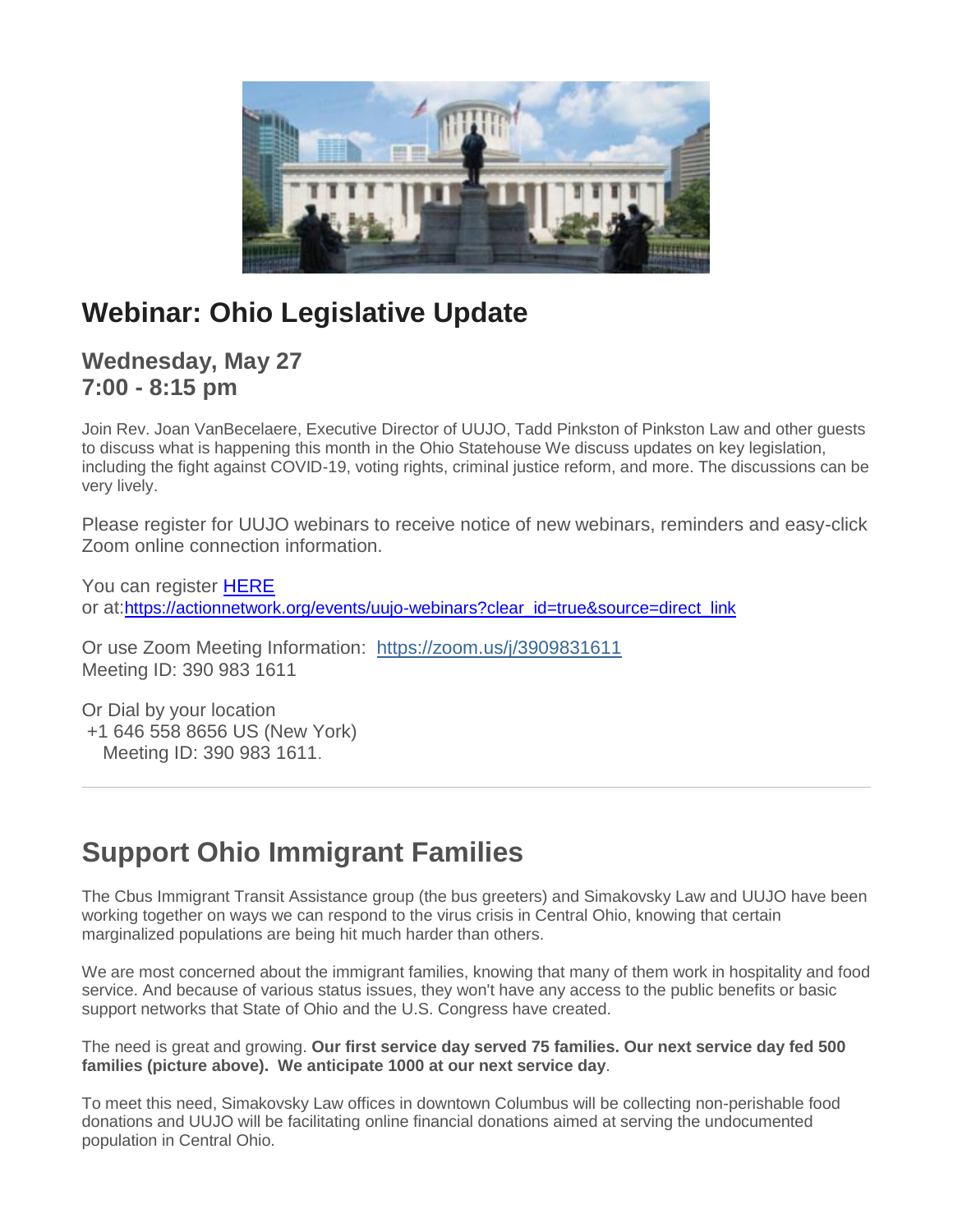Physical donations can be dropped off Monday to Friday from 9am to 5pm at Simakovsky Law [460 E Main St Columbus, Ohio 43215.](https://www.google.com/maps/search/460+E+Main+St+Columbus,+Ohio+43215?entry=gmail&source=g) There will be a donation box right outside of our door (inside the building).

Requested supplies include:

• beans rice canned items corn tortillas or masa harina diapers baby formula potatoes pasta bread Maria cookies instant coffee paper products, like toilet paper



Monetary donations will be used to purchase wholesale supplies on the list and other necessary items as needs rise.

#### **Monetary donations can be made [HERE](https://u1584542.ct.sendgrid.net/mps2/c/FwE/ni0YAA/t.31f/n1K8vLO2T-ikaXaTYAtwVg/h7/CA0gLXQEKb6jqGkD7RqZidtyroHL9tHkah7c3h40C4x9p920raJBNpIFxXbh2QYQPdD0wIhP23LtkYIX9vgx96jtEOrHdv1RFoCgCA6j6lK-2FRqgSxicArFpOY3XfiKR80OgtdLZhucArDrjLz6cczLr2NRodx7kMP9I7n3wkVhyugxi15rdSRRjPlJd92b5u-2B1fcB59yZOM6itNJKz0FIm90YsGLsvSU7j-2BssWO38Q71EMZ61umnvMOGThAAHkBBNeOMRj979yDR1XnQLSOqfwI5h6VwICs-2F4QBd5yOepg34sw-2BhCECWVEX1eEjk7ljw/28Fr) or**

**at:** [https://actionnetwork.org/fundraising/cbus-immigrant?clear\\_id=true&source=email-april-uujo-news-and](https://u1584542.ct.sendgrid.net/mps2/c/FwE/ni0YAA/t.31f/n1K8vLO2T-ikaXaTYAtwVg/h8/CA0gLXQEKb6jqGkD7RqZidtyroHL9tHkah7c3h40C4x9p920raJBNpIFxXbh2QYQPdD0wIhP23LtkYIX9vgx96jtEOrHdv1RFoCgCA6j6lK-2FRqgSxicArFpOY3XfiKR80OgtdLZhucArDrjLz6cczC54Oig4csIxpQc-2FtyQ9R7w1CFXyZhDs3lz-2BVzn7DpfReKgncbJsoEYYLcVoI2ZLJnjPedUyZHNp819v8-2F9gyYNVqb7QjBIbL1llytPlBZdASwV9EaOIDe8TG11TjpHUt1oPDgCfTIdOMjgQ3Dv759MNX87n7UqpuLz-2FzxJnuCgu/RBr1)[events](https://u1584542.ct.sendgrid.net/mps2/c/FwE/ni0YAA/t.31f/n1K8vLO2T-ikaXaTYAtwVg/h8/CA0gLXQEKb6jqGkD7RqZidtyroHL9tHkah7c3h40C4x9p920raJBNpIFxXbh2QYQPdD0wIhP23LtkYIX9vgx96jtEOrHdv1RFoCgCA6j6lK-2FRqgSxicArFpOY3XfiKR80OgtdLZhucArDrjLz6cczC54Oig4csIxpQc-2FtyQ9R7w1CFXyZhDs3lz-2BVzn7DpfReKgncbJsoEYYLcVoI2ZLJnjPedUyZHNp819v8-2F9gyYNVqb7QjBIbL1llytPlBZdASwV9EaOIDe8TG11TjpHUt1oPDgCfTIdOMjgQ3Dv759MNX87n7UqpuLz-2FzxJnuCgu/RBr1)

#### **Or send a check to: UUJO, PO Box 980, Worthington, OH 43085--- and note "Immigrant" in the memo line.**

Simakovsky Law is following all of the CDC guidelines as well as directives from the Columbus Health Department. They will remain open as long as it is safe and legal to do so.

Please consider duplicating this program in your city! If you have any questions, please call Simakovsky Law at (614) 695-4605 or email Lauren at [lauren@simakovskylaw.com.](mailto:lauren@simakovskylaw.com) Or contact Rev Joan Van Becelaere with UUJO at *info@uujo.org*.



# **Join UU the Vote on May 12th for ["How We Thrive"](https://u1584542.ct.sendgrid.net/mps2/c/FwE/ni0YAA/t.31f/n1K8vLO2T-ikaXaTYAtwVg/h9/chXoYYN-2BwwURsmrZn5WSvAm52YpshkTmfsvHcGkZkdpIG3LzXPstc1q9AIOiebSL5HPe4l37R0r3jU-2BmZKLp6nQP-2FSQtWqHddcZLn-2BD2JtTuulVu31894gX1RCXRcTaVBIuFAdYmeF5sT6TH1JM81kWWPJXoDVcD9FMohJQVEsCgYstkUakwWgLJO4-2F8lipxHiLp0EckG-2F9InB2KwG-2BBri-2BYXZztOY5omT9iWTu-2BpFo-2FLkhNuooJak9iHqo7Nq8YvIa2yAKG71IrjHceFowhz8TLEl5rIBLHcXLEzokDdulnu3ThUoDF9hCOxrd-2BkfOsNyIfvJ0LqLj3zoM6Cdw8KQoiSf4ZAu2ya6wuaXRGC23eAHdyaOtNwHlTPXtKtHeIr0YC644mYuzAksRK5zzi3Y6B8TieIxljBvI9I1a369dvYfJTPhwBcIun-2FP9etCWlyuHyVGFRg9tfJ0-2FD2fkS7ECDoU8G6r5Fmax6BEanL4jh7QAwqGwIgon5uoXusxwAuKLgEpO-2BVctn3dQkTOT8KOxcIQpqjEDRLD-2BRontY6Rx8Ji3G5RAPpqBF-2FwJ4XMN20cl33dSlnE5ApF24nmjGT0EJJpINkxuQzbdjIMmbIFOeECnKEVg-2FNTrojh8lFHIwnlZZc-2BmMvOfr2UoOdLkG14wxuVXDu2J8ojVbsvka8CDJh1wF5gbvIxKgvhNwVqx921iXa6fXvmaWZlXlgkHxvtdSkTJ7rfH4DFCr-2F4APIRjiWBgbqhbsHgGZS8s6lEnwG7-2F3gXoIWt285-2FEePdEnrfxyz47Vfm6yBi9ucXP7vmk-3D/cTXJ)**

**an online revival of hope, song, and determination with Rev. Susan Frederick Gray**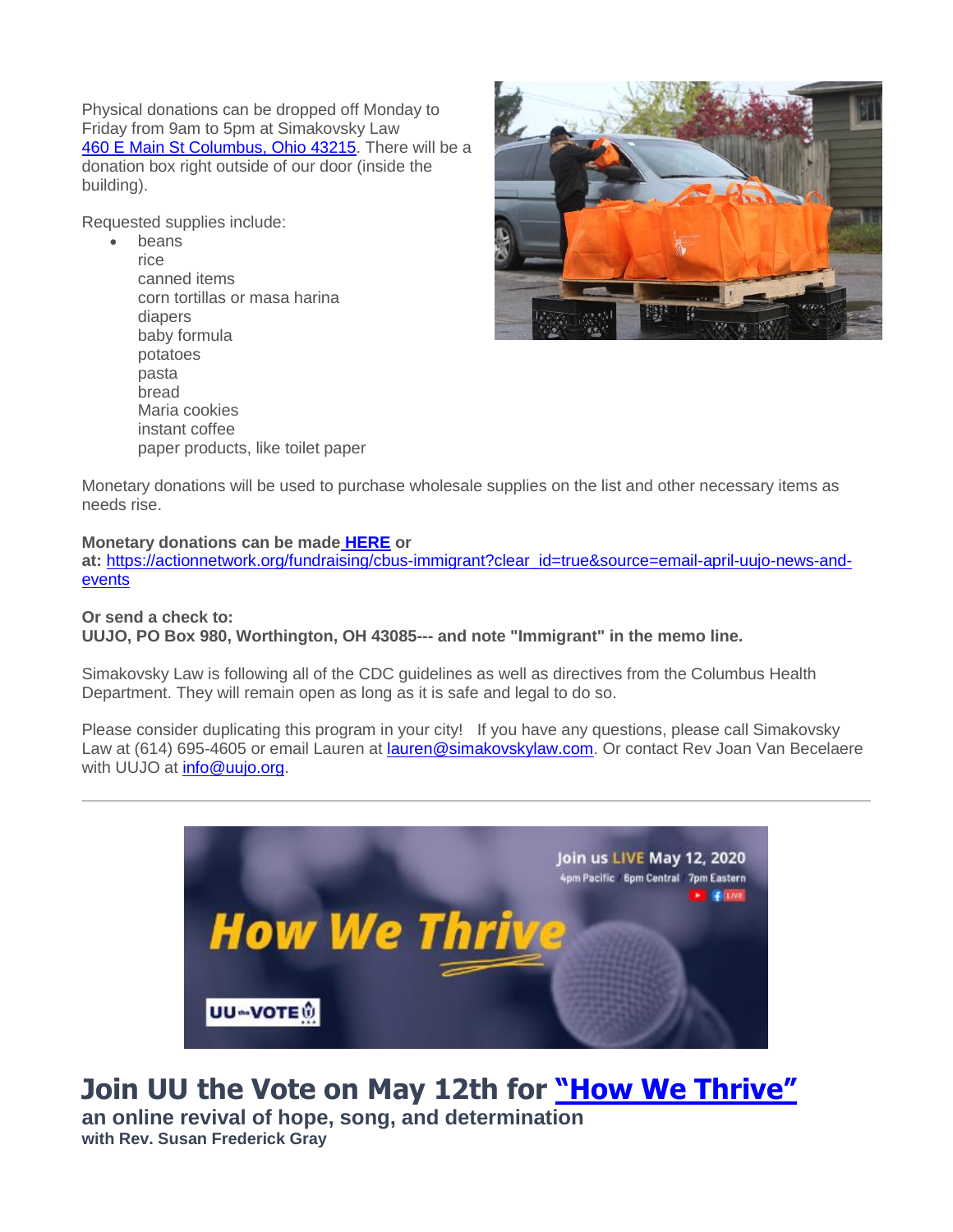What does it mean to practice our principles during a pandemic? What are we doing to guarantee free and fair elections in states targeted by voter suppression?

How is UU the Vote rising to the challenges of COVID-19, while creating a movement towards UU values in the 2020 elections?

**Join us LIVE for a special update from UU the Vote.** This event will feature musicians from across the country, a message from UUA President Rev. Susan Frederick-Gray, and opportunities for you to get involved and make meaningful impacts in 2020.

**[RSVP to How We Thrive on May 12th and recruit three people to attend with you.](https://u1584542.ct.sendgrid.net/mps2/c/FwE/ni0YAA/t.31f/n1K8vLO2T-ikaXaTYAtwVg/h10/chXoYYN-2BwwURsmrZn5WSvAm52YpshkTmfsvHcGkZkdrBI-2BL8H-2Btfieqwu0UEX6cPH4LiDu-2BsAyF7yiS32YjQuuZ7sSIakQJ-2BeAwDHemkcyOTRR7PLSjcfL-2BtGWyK81okT9BGLoAloI7-2FheN9MguAPJtqTge6ahcJ4HYJGkNc1gxErGz3BWO3dlY88mjS8Pp-2FeVBgpN-2F8cu5KBE0btQKcCv1m01rs-2FLIizl0XhT3XS7aFwfP3DI-2FP6lpUQSrHnHQyyfPStRq4OOaOtxaDAG68hfPbLTKwkGpsYlN7OdInQUDcqY9i34DbWKVW2cYsyOcqZfy6VhXd8s9yKPCnUfK58I4lMDHMMU4Jad7jEfcpPVXh2tdWFgd094JvKT4CIC7-2FxY-2FcWtIyjpkMvTWK50GpIZkleXvqJ5qGOmGivBG2KAiowJ7Tuf2PveujYWAupaa3O4CEQVh0xys9MP-2F4RkHBJ68cA40r-2BZHF4htd4AEoypgnA-2FL9BY56rs-2Fjy7WJW0t0ICxnyfWzMOjbL-2B-2F20jDfz-2BY-2FmwptPRZkapsNgALzYvm9jEdGV5pGQvU-2BqAuogVuPnUrdSV0ChX2XlgplmZlNqtA3tyVr0AFF4Zu2oIRLONTdySvIfkh-2FsCkKmJqPbpB2Vd85rYAX1wnJ1d64Mg1iRNzFXGUOwVgbFXfLVvF5PoDaOmH-2FlPJhwlxFbT-2BdKKI0xwlqLtRRgGYHqKzywnYXHQl3fzvrAusa0SkqSO5AQUYWGDilXYWAkgl8z7akyNNMcSEU-2FKKhmoOl0qSde6vnmsUYfca0CC88zNpkawSzp3U-3D/Q0kZ)**



### **Webinar: Critical Need for Emergency Rental Assistance Join COHHIO - Coalition for Housing and Homeless in Ohio May 05, 2020 at 9:30 AM EDT.**

#### **[Register now!](https://u1584542.ct.sendgrid.net/mps2/c/FwE/ni0YAA/t.31f/n1K8vLO2T-ikaXaTYAtwVg/h11/P2tY5-2F8XKM3hAtjo0mNHv1uQTjp2Lox8mT61tMyhrszMDuENOipUSR5ymFYVXSuvJkCTF3H4JY3JaD7I5-2FA-2Febks-2BX4jl5Jnx-2F2hqsVn6Kdd86wlvpiuLrxGqq5LEGSOtNXHrgceLC71U-2FhxuRM4aTY8zIzzqSBnRZumSUfayUl5EDURMQ3CFtBAUtiwCdtqRFCC2Nmrl38wEWTgXC9RxR4IVYYVfqC0-2F1GuL7QaHef5-2BgSRJJvoWX-2BqIk6cTR-2BmdRcpIgiqVIOb7FtiuhWN-2Fh226OkzuNgTWwTVu9HnZLaCINvZugv2pX1yi8EQ0yhV9pOr-2F4Ex2UOu5nPClPFCDRFNnaVeDMBeYGNxtfmDw8jO4pU5V-2B4nQuXjzFA-2BT-2F3XDc9Ncw74nteqZIA5NvuRiqLZmORoWru1FfCy3EElPuU2TiFSJAvQwaaPNXtf-2FHBwQbAdkqd4Cf3R2j1nRvnyG5z3lAPQQ1Jng1-2BzK48RarR83h1aYr0QeREogmeEiNmHvRYNVG3Ev9-2BMHHuIRcWuxFakK1UmyYAIeUXT-2BiHsnXEmOH7uGogtMmog-2FiO8YeoNb43hrMCJKwX8aw9dLodVxqP1zZzfWBEqq1tE6yQL-2BZ-2BcJTI5cOXh6cuGZbj-2BbXzK19AV0U2aPS5WZWRYrPgLniuVe-2FPIOFfkp5Wn1iAOLJzNue-2BCy37earmm5i0B3wdV0hbGagk6aHrHqdsn6VhoyFVYpjuVsrRPs6XCE7ATpfuc90WuTDeBR7-2BER5jnDFXyIZQW2jzP3lNzNCIx-2Bi9rFGtLFKOL4-2BlnjVKtPJXuS5mDY0Qo3mHou-2BwmKCJkVWYIgfErzYehc97rjXe-2F2eEJr1Wkn2AsP7ucVurX63k7nOZy4eok12I8xU0338-2F-2F-2FgUanGM6aULeO-2FWOYLdifUiREX4C0GhmM-2BHeKW8Ayi74AR4w9gwdiV8Q4lg70mXY5BlNvl1Av-2FXgR0w5asuk7d-2B-2Be4yRqz8b6Fql7feL-2FSGmr9k6YhdoEQq1HYk1S6Lu1t05/Hdcq)**

With nearly one-million Ohioans applying for unemployment benefits within just a few short weeks, it is imperative that we put together a groundswell of community support for substantial emergency rental assistance. The next couple of weeks are critical in advancing our advocacy efforts and we need your help! Join us to learn about our call on Congress to include \$100 billion for emergency rental assistance in the next coronavirus relief package.

After registering, you will receive a confirmation email containing information about joining the webinar.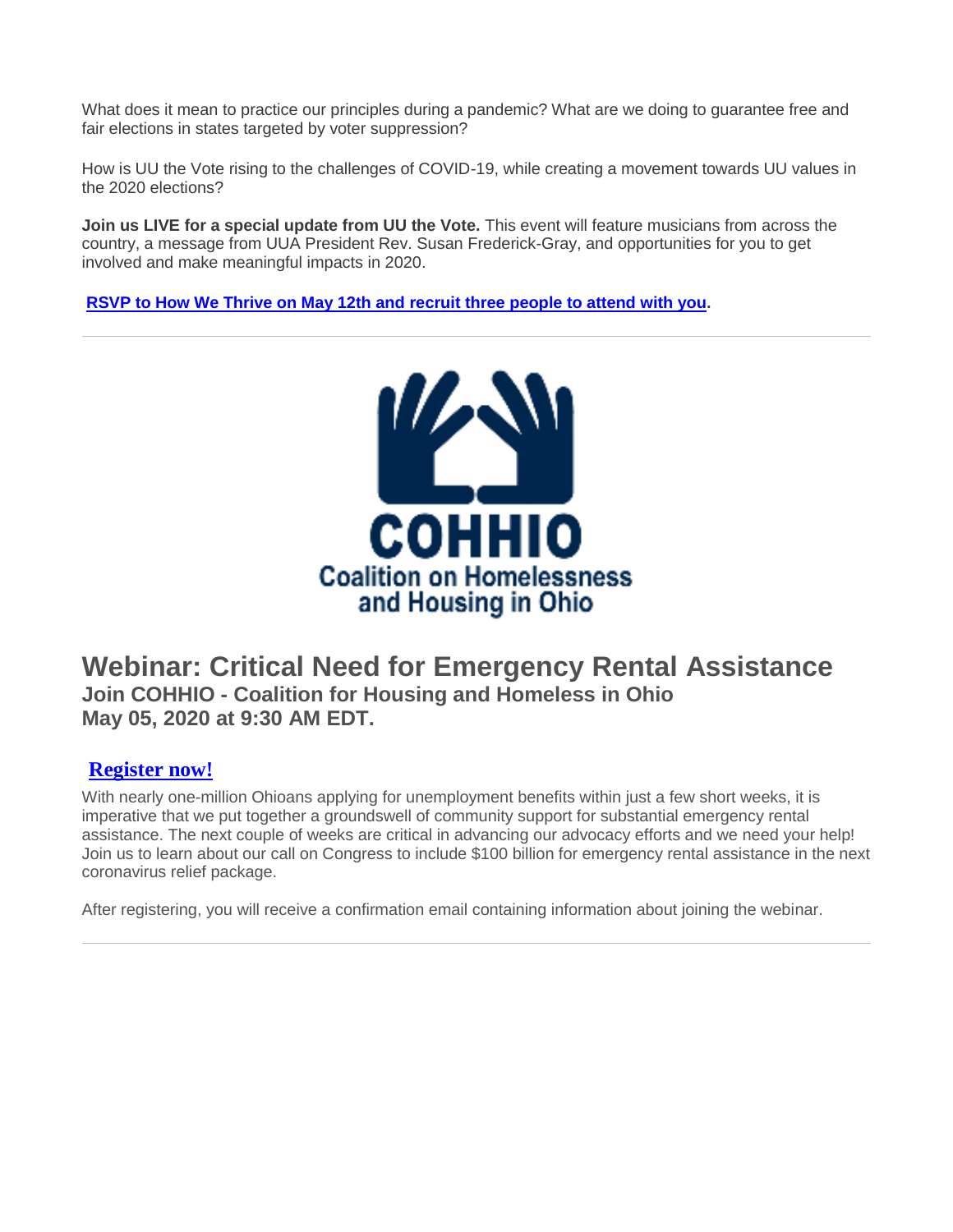# **Poor People's Campaign**

A NATIONAL CALL for MORAL REVIVAL

# **MASS POOR PEOPLE'S ASSEMBLY & MORAL MARCH ON WASHINGTON** IS GOING DIGITAL





### **Ohio Justice Events**

**Compiled by Kathy Maloney Voting Rights with Stacey Abrams**

#### **Thursday, May 7, at 4 p.m. ET, 1 p.m. PT**

*Mother Jones* [voting rights reporter Ari Berman will be joined by Stacey Abrams](https://u1584542.ct.sendgrid.net/mps2/c/FwE/ni0YAA/t.31f/n1K8vLO2T-ikaXaTYAtwVg/h12/r-2BsbEc-2FYIdk0TXBktSIePDzmLRdER2hnfZFH-2BkC4qZXZ8TMcFu-2Ft9Q-2BLhu5Gmsy8EfAsHmLGsRmGWmTPW6roxeH7huPXscTL8SN2pZyXw98vTontIVh5HzayDhNXSJ6inHvKyxRH5Y5NRG8wam09UqrQmRekkUaBDshJZNj-2B3U-2FjqA537FAco-2FFywfqNyLdSDIxU-2F6OvpGoBPZi2LcyAftOVVLoaOYLOpzJUiwFXtghz7n9mfBDtnOdZORWI2KKGx99DjQ-2FOeBNw88wUNS9xongOjpP8FiiYEIFmWXZ7YJWf5raAdJR5Gk8kYRaqoYyeN9wXabHW1aLibwRVP0HXcFohdAppR6ekxhhpmpXyhlYWrw0JanxmaEGegsRaDetICM-2FJH6kHJzqFBzEDeDAkhgyy6PN5IBZ2s3PIllxC0QY-3D/SiwU) on May 7 to take a deep dive into one of the biggest issues of the 2020 election: voting rights. So many readers have told us that protecting the vote is *the* issue they want us to stay laser-focused on, and we agree. [Register](https://u1584542.ct.sendgrid.net/mps2/c/FwE/ni0YAA/t.31f/n1K8vLO2T-ikaXaTYAtwVg/h13/r-2BsbEc-2FYIdk0TXBktSIePDzmLRdER2hnfZFH-2BkC4qZXZ8TMcFu-2Ft9Q-2BLhu5Gmsy8EfAsHmLGsRmGWmTPW6roxeH7huPXscTL8SN2pZyXw98vTontIVh5HzayDhNXSJ6inHvKyxRH5Y5NRG8wam09UqrQmRekkUaBDshJZNj-2B3U-2FjqA537FAco-2FFywfqNyLdSFhXLJk71yzZCaK1dLC2E5aiK1waOzkP7YhuRN2m9vBq62UyIR2YURGCDLyN1NImYooYlXWd0JwKdviG8-2BoRMnyqp5itF-2B367yigENwHzqzFO5CcFwT5QdCK4-2F6aHwxiBr3Jml7YHXqU0iVuW8lgf-2FYJBko-2FoG9BXKoe-2FQm5DKv5Uy2BfA9icHY6VqNRMfqKMqlkpyIkrdM4nd6yd7AATocZVb1OTczQTiBPvAWHI83M-3D/Ntkv)  [today](https://u1584542.ct.sendgrid.net/mps2/c/FwE/ni0YAA/t.31f/n1K8vLO2T-ikaXaTYAtwVg/h13/r-2BsbEc-2FYIdk0TXBktSIePDzmLRdER2hnfZFH-2BkC4qZXZ8TMcFu-2Ft9Q-2BLhu5Gmsy8EfAsHmLGsRmGWmTPW6roxeH7huPXscTL8SN2pZyXw98vTontIVh5HzayDhNXSJ6inHvKyxRH5Y5NRG8wam09UqrQmRekkUaBDshJZNj-2B3U-2FjqA537FAco-2FFywfqNyLdSFhXLJk71yzZCaK1dLC2E5aiK1waOzkP7YhuRN2m9vBq62UyIR2YURGCDLyN1NImYooYlXWd0JwKdviG8-2BoRMnyqp5itF-2B367yigENwHzqzFO5CcFwT5QdCK4-2F6aHwxiBr3Jml7YHXqU0iVuW8lgf-2FYJBko-2FoG9BXKoe-2FQm5DKv5Uy2BfA9icHY6VqNRMfqKMqlkpyIkrdM4nd6yd7AATocZVb1OTczQTiBPvAWHI83M-3D/Ntkv) to join two of the most knowledgeable minds on voting rights.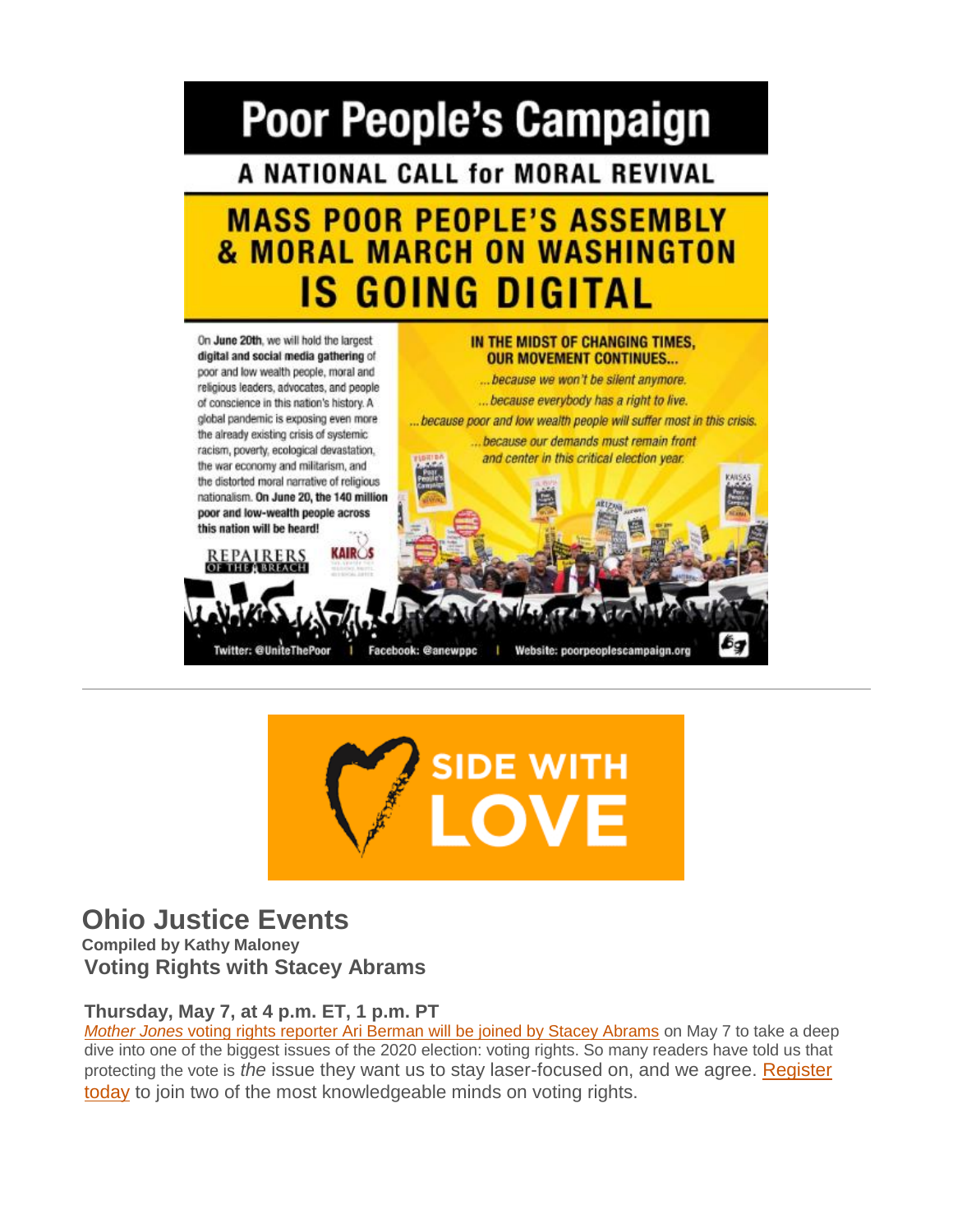#### **How Protected Are We Against Discrimination? A Virtual Town Hall May 5 6:30 – 8 PM**

Join us for a Facebook Live town hall on non-discrimination. A dynamic slate of speakers will discuss U.S. Supreme Court decisions and the status of non-discrimination protections at the local, state, and federal level.

REGISTER at [http://fpl.actionkit.com/sign/nc-townhall-nondisc-fbl/](https://u1584542.ct.sendgrid.net/mps2/c/FwE/ni0YAA/t.31f/n1K8vLO2T-ikaXaTYAtwVg/h14/lxeVZlFoLh5Xwn-2B9v7rxs5HHKTw-2BjLJxN0bPvaNSVr8T3fbanULqQsjOu0Ou2dS0nFq0VHl2iaGsNxzgTTUL4dWdPPE9qW4GXkpePVtfHXWN5umqxFqeMp2VoT4i7B1s2dFoOrubMOwTAWlD2dKs-2FBbnW8nuj6wuexu6Q68PaP575kSg4gNGn5Bt75qlVx-2F4COOiHlCLqSV-2F5qBQ-2Fp9zleIdANLGLmDjDWhxSoTfmquSfMNmG0WBOmLvjPYGG9-2FFop-2FOwcgi2GI2NXFaa9kJiEUSBaCjxZB6SOZ0a5Eq4kci1E6lJP25pd8iN8Ny8uPUtHByMJCeR5rs3nR-2BcL7RKNTlKQbfX-2BUM4CRMtIgNKmf-2BiNQVcy2zfjwtinJUO3C-2BoJ2BeuGn4ODjMtRGAFXvlA-3D-3D/nohx)

Current Speakers:

Kendra Johnson, Executive Director, Equality NC Allison Scott, Director of Policy and Programs, Campaign for Southern Equality Bishop Tonyia Rawls, Founder and Executive Director, Freedom Center for Social Justice Jillian Johnson, Durham City Council member Ames Simmons (moderator), Director of Policy, Equality NC

### **CCJ Net Tours**

#### **May 12 7 PM**

Get a live tour of the [CreateClimateJustice.net](https://u1584542.ct.sendgrid.net/mps2/c/FwE/ni0YAA/t.31f/n1K8vLO2T-ikaXaTYAtwVg/h15/5hb-2F3JdDdesnsR57qINEywP0TZDUxSohIxFZ1CUTJVKzjg-2B4stInjg2cLqY4sHE0rMNekZ9ac0kGg8Jwx9SiSMchxOBS6Q-2BtzeEV08LAsj7XKiRb-2B8aIPz3YMAqbPq-2BCerYH5WTrAqlVbpHmELpyW7-2B4ZYOULAc-2FC2E9R8IZYT0pXwxmeM0z4HRBRbiWR58AqMIwK-2BBGuDlbNIidEsuiuFfi3PwCXHfH61ZFsERtTaJ1-2FW9D-2Bx3-2F44fAhCxSIG6kBixj5qv6HxLmM6R-2BLaX9vw-3D-3D/cYUq) (CCJnet) platform with CCJnet's Outreach Specialist Diane Brooks. This is a great way to learn how to navigate and fully utilize the site. These calls will be held monthly, every 2nd Tuesday at 7 pm Eastern.

Join the meeting at: [https://zoom.us/j/529900948](https://u1584542.ct.sendgrid.net/mps2/c/FwE/ni0YAA/t.31f/n1K8vLO2T-ikaXaTYAtwVg/h16/OMqVwN4xNkvSR-2FWqj-2FZ30gsuVQCqnIOPcGt4rhqy4is1rTX4f2VMILXq8ezamnimKDy7oPsffJJDrJWTtlvb-2B-2BVm-2B5cjHUcPNr0O-2BjCyX5XEvelgrMCWwLsDGVh8xH3Hkcr2H1i-2BHiOrBAA3Xa-2BPihZB8FXWyrK5RAhgTVh4ufZKKmODgFXUZKdd5pqqzxVFfb-2B7oizkHxVmzI3dFyN0BTqORlLAIiLrLwbWuHy3Uh3sxJv4uNxQy7mDkrHsJM2BPVKjjdrC4p8RjBv2BKRrGg-3D-3D/iM7Q)

### **Climate Action Roundtable**

#### **May 13 8 PM – 9 PM**

The UU Climate Action Roundtable is a monthly opportunity for Unitarian Universalist CATs, activists, and friends to come together online or by phone for conversation about spiritual resources, current events, stories, questions and struggles, and calls for action and solidarity towards climate justice.

Calls take place the second Wednesday of each month at 8pm Eastern/5pm Pacific. You can join by phone or web (Zoom.us); by yourself or with others in your congregation. Sign up to join the Climate Action Roundtable mailing list and get dial-in information for the next call. [https://www.uumfe.org/get-involved/climate-action-network/](https://u1584542.ct.sendgrid.net/mps2/c/FwE/ni0YAA/t.31f/n1K8vLO2T-ikaXaTYAtwVg/h17/eqD2-2BE5fqN0bejgEYygU6obYQrNkq5f4fTvnCqw7lFr0EAFW3Y6fZAbV7Fn6DxuLve4x3qJ7mouzMQ1qvOm5rUD8QgBAKY-2BLuRv11F8Q51kpETdj8nA6wio5F1N5h4gaCIZXpxRHmFAXCeTKlw5b6dUM9WeTIQXiVrdwJDql6pkpxN7QbSooMBVUJ9y9Xe9JzYilFJmN0wPriu3IIPw-2B6KXjnCVlNDVz-2F8QqNcYEfOVaPXvv0amitsGUFINHrDQHbQXY445pWu2RFYgWUXJNUcb2skxKOF3ckvCFofdnI6dlze5QeVAaooinppwEf5Wc/XAP1)

### **Biodiversity Sunday**

#### **May 17**

Biodiversity Sunday sits between [Endangered Species Day](https://u1584542.ct.sendgrid.net/mps2/c/FwE/ni0YAA/t.31f/n1K8vLO2T-ikaXaTYAtwVg/h18/kRwzowfgLttwbhKi1aTlwXAmGZlI1YUZlo2HfH9iJW5gaCir7-2Bze2XwGV9JS8DGqYYBgEDlIKHMTKWG5oij4r-2Bck3e4YmvBdRM9a3AfaOByTdu32YXCGHEemjiKmTXsyA7mP0re-2B-2FQHpf5MlvyTTo-2BB9x9R-2FkB-2FXLzp44JbhVoNyuzkNTkiu4BhDrc2tpgiKz7EsNnwSj450jxRP1Vg3j2J-2FgRVYsc0ti-2FiJ0Sl7JmA7wi3-2B9hQOk7d47MROXHKPcJ4PgRuXiSiigQMGWIxptINmTM9p-2FZcpTrAgQ6Z0eiddwpQYnJwJ0FXfgmkOir5t/P2v5) on May 15 and the [International Day for](https://u1584542.ct.sendgrid.net/mps2/c/FwE/ni0YAA/t.31f/n1K8vLO2T-ikaXaTYAtwVg/h19/ruF4v0eY8FYPnGFeZoljxDL0iX4urgDqxiQf6Tsifjx7woF8vxNKqmWcFyXk6WOyMEYqhXrUcHSRc7zU4cCGtBFIBabA1NHMQhYkGPYJyaXtfw6UwvjjiynvevotXHyvWAAS3bQ9FWLdnVyzz0tkO7oAwAM5m0va1fXZudW4z54224Yd4OhkW7jGsA9wRO0KPCCpMNqdGMUaV13ck2fzhYRpsUYC2nH59nZH04iBWDcvnq2b-2BNaeEfDmXMoMlNerkOPuyhjhYkCpQdNCsf64BQ-3D-3D/kI_5)  [Biodiversity](https://u1584542.ct.sendgrid.net/mps2/c/FwE/ni0YAA/t.31f/n1K8vLO2T-ikaXaTYAtwVg/h19/ruF4v0eY8FYPnGFeZoljxDL0iX4urgDqxiQf6Tsifjx7woF8vxNKqmWcFyXk6WOyMEYqhXrUcHSRc7zU4cCGtBFIBabA1NHMQhYkGPYJyaXtfw6UwvjjiynvevotXHyvWAAS3bQ9FWLdnVyzz0tkO7oAwAM5m0va1fXZudW4z54224Yd4OhkW7jGsA9wRO0KPCCpMNqdGMUaV13ck2fzhYRpsUYC2nH59nZH04iBWDcvnq2b-2BNaeEfDmXMoMlNerkOPuyhjhYkCpQdNCsf64BQ-3D-3D/kI_5) on May 22. Use this Sunday as a time to celebrate biodiversity, and to learn and act together in community to recognize the emergency of Earth's sixth mass biological extinction (aka Holocene extinction or Anthropocene extinction). This webpage will be updated periodically with additional resources — please email any resource recommendations to office[at[\]uumfe.org.](http://uumfe.org/)

#### **Readings:**

- . ["The Council of All Beings"](https://u1584542.ct.sendgrid.net/mps2/c/FwE/ni0YAA/t.31f/n1K8vLO2T-ikaXaTYAtwVg/h20/Cck9SgkoMXFa-2BdXuTtd0gk80tdkIkJjYxiu77Bhs1z5zJd8U3CV5yEsAgM4N-2BYKjcoyBF-2Fivhv9ZMiHxYbgkfv6UTS42G80KWM5akCCiJ5yJ6umZ88FNap-2BSOFQd1t4kSwVZyLfsI9wQ8vXAn27xxVb1I4zg9Cmx-2FPrB6f-2FIxkk04vcc4KKZz48GA98KYCCfDfob7IMeWQhIk6Zh0UnXFcYM-2FFCRxBbRiRaZp8bk1GRn6mHGzOpcLpbtWcRh0Zsi1weLOtRUBnIeU35fYDuosvoL0zV6WsQNiJlmNyDDsAU4WwIrZs5l2097iLsRC8kT/a3-W) by Joanna Macy
- ["Grateful for Creatures from A to Z"](https://u1584542.ct.sendgrid.net/mps2/c/FwE/ni0YAA/t.31f/n1K8vLO2T-ikaXaTYAtwVg/h21/IOF7coPrb4aR7A6Jhna2lfuaq-2FRLlAYf6-2Fb-2BjwtRwFjTP3Sd3WkUwi2SgU2MgCT0esHHzZ9QuKs1Y9kOdICk5dV2jPSl9DPwj1qB1pVhwG1IDfublvwJsE5avVy9q2egYphPdEjjsMkEB-2FWQhGorJPwSTCXh2DSqetSP2jUtNNV019BKUkJYWg7gjn0fMRnKsfCMQ9Vq4EUE98t5lmuVo5kTAJ4bFVwsaMUS-2Bdqp2CkBZNCiRMU7vCQgCbieMqxPaP7qFjO-2BQa8uytbtHn5CbttpUGwN2aVBaW25gohYXhIaYwLGa0Fo43f4RfpXvpSUoW08PFI4NGZo-2F-2BcM62kOUA-3D-3D/phE3)by The Rev. Gary Kowalski
- ["The Calling of the Creatures"](https://u1584542.ct.sendgrid.net/mps2/c/FwE/ni0YAA/t.31f/n1K8vLO2T-ikaXaTYAtwVg/h22/IOF7coPrb4aR7A6Jhna2lfuaq-2FRLlAYf6-2Fb-2BjwtRwFhViODAghZb4o4dswzYfQSYn7QGSKJ-2FhHHswPctOMVc77jwST51PsBNomk4VnvZ3hSbGCuYt09Z5OYbRR4G2d-2FScYqHj0REiLD9Xh8V5KAayFxD8aElih0NvvFOnbTtcSv2lUID1-2Fc2LjVLD4Jup-2Frf9GQ-2FOGLFsvTtO6Rn58lQvxZsDAxmRKPeKngulYw2BlUffPzs2FY19vH-2Fl7-2F6ifBM96LzTGaOSaL-2Fq77eRljbUtDHHfAboT-2Bzl-2FDKquyBuiyRz4LvPaapQqXoEAPxaqmr/C0yh) by Ian W. Riddell
- *[The Lost Words: A Spell Book](https://u1584542.ct.sendgrid.net/mps2/c/FwE/ni0YAA/t.31f/n1K8vLO2T-ikaXaTYAtwVg/h23/Q9ifPFPfBYEgDx7LIBkPaiAxTn0sEXB7pKKD5cXqiK0u6C-2BedavbMdqdMZP7U60FFcyP-2F0-2FK-2F-2BeyVYt2Mau6SkG-2BkRTjWsPukztCnqyCt6IBF1TeD3SST6Qi3HJ-2BQ-2FPGhIbf-2FU2tf8FYt6Ln2ircgbeh2ErGXNM1yDJLYjUuFg-2BGFXL6UvQbenQ25oN-2FVrjf8-2B84tSxLMBuP55np-2BpGGCmoBLQ1VgDm-2FVCPYW-2FU0OXYWJ8FBRJiT2ame0HDEDXo5N0mARqoyjU-2FlVKKXmcstTQ-3D-3D/G95J)* by Robert Macfarlane and Jackie Morris

#### **Small Group Ministry / Religious Education:**

- [Join the Procession of the Species](https://u1584542.ct.sendgrid.net/mps2/c/FwE/ni0YAA/t.31f/n1K8vLO2T-ikaXaTYAtwVg/h24/eqD2-2BE5fqN0bejgEYygU6okVT4ctf5yBNAhylXSjK1-2F1fy0YMGJZd0MkwUEvi-2FIXkkXfaTvCHtwcP8rolPeQM-2FzTp4AIzrsKujrFuddACBs8Wgfl0fxGnRISMw5yRXQzWh7E-2BfCpdhJL1XnISJ5l-2BMqwqfuQisIsuU7hJEP3P3IR72eeDmesjpZ1g1W4p9CrEX67TJDKCkgfAjOtmgopbt8hsMLutQ4HAZ9mcNS7qxhY6adTD3UU-2B8gCvAxXyl-2Foa-2Fq0b7jECe-2B-2FxTp6VKf-2FiD4FqT0n0FdvJAjkFeA5NK7UawOblP4jl1fL4YfNkN8HmTgnLACWFYc5d-2F-2Byjm6SGA-3D-3D/31-f)
- ["Nurturing Discussions and Practices: Nurture Nature, Yourself, and Your Relationships"](https://u1584542.ct.sendgrid.net/mps2/c/FwE/ni0YAA/t.31f/n1K8vLO2T-ikaXaTYAtwVg/h25/UeqwIEt9eiKWSovpt2lTT5uULqmmABR2XmBnCZbwjGbCXNT6LXzeSNHrP6fLshFDa7XPc1CQ0cToeIsag4yAfunN1YssalFbrp-2B4Ywiec0rSiXc6chJmjIyq4GmIDU-2BIMDELMMKNse24YBHilKFwQqLQQHtZpM-2BI-2BP5fvqvH1EHJ0Zwpw8vyeDKop4CS5Y3UIvD0anfM-2Bv14ZQ-2BY3-2BibRjFkHuzps-2B3qmffHPkS-2BtBHiECOcRqva1D4TL7H9bYmuIifR5yuTQSAAkH-2FrH94opHXplD87oq9jh1FWA2SKJKwsEPk4MslVlLv07XPj3J7mcKoNyRIaAovJDYOSXb-2Fsd3RhJDDv-2FIzTU0Z5QNjvCANAcNZNVvM2tSyO5Sioh4bHL7GThnbzna0Lp-2FHEnnq8lnPWnnRstjMi4-2BTn1ZRaqrMiDtSFn6TKRNEe3Q3rp0YiGn60aM0E5fn0M-2BEBEJsj3g-3D-3D/n7Lv) by Rev. LoraKim Joyner DVM and Gail Koeln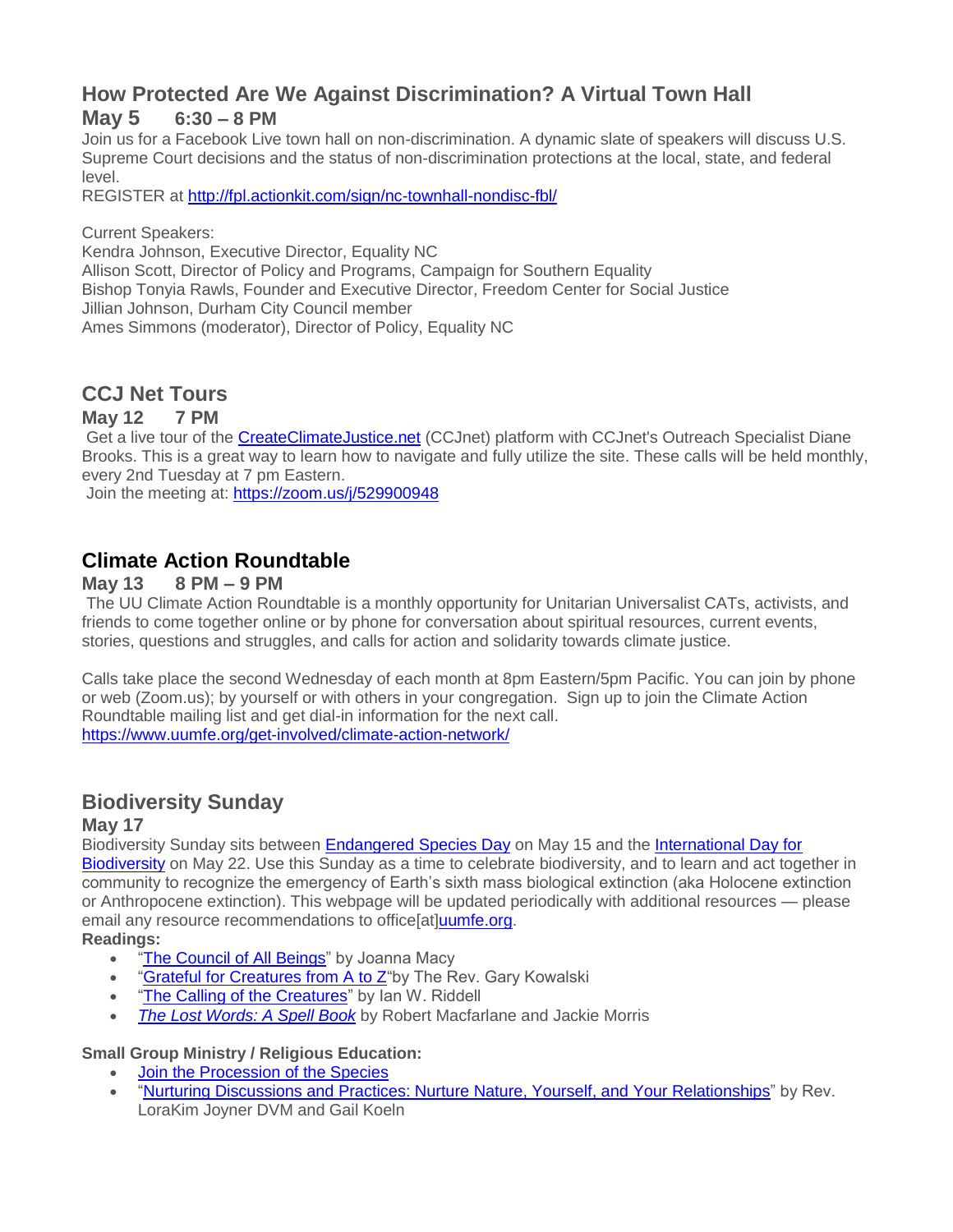**Scientific Sources:**

- World Wildlife Fund [Living Planet Report 2018](https://u1584542.ct.sendgrid.net/mps2/c/FwE/ni0YAA/t.31f/n1K8vLO2T-ikaXaTYAtwVg/h26/DwMrSAtnacmFVBNn7nRgJM7kUcouw8VgpsVfQU6jvBucjsKnnclH2mwUy0MyCevPTFU6PtzKmCBIYjCSfiyUtSXvkmxKcxRPixHqaTVXpBSBWmiE8yK4kv4OC7fsuQLb9yhT1E5XJe-2Fs4yNHdXswvKgaaFGp7iKlU3xvOEU2LAwutDYFHT3aXyy4t5oxN1PDCltmXN9lxDppE9jQYs5vhf4Y8nksHweItA3NWl15To-2FhK4GtoQQJDE5UIbEHKFd5ROp84-2F0mVZJxOKN-2F2Ma2Bbds93FZ6Pc01kxcfQRxvLqNeH-2F5i9JPflvQzrpNCvoD5aYnlFwJaFqE9xXLNv9pzg-3D-3D/pJGF)
- [The IPBES Global Assessment Report on Biodiversity and Ecosystem Services](https://u1584542.ct.sendgrid.net/mps2/c/FwE/ni0YAA/t.31f/n1K8vLO2T-ikaXaTYAtwVg/h27/4s6n0gyKbzXap-2BVRntqfcFUB9RQq4-2B9XE-2BkZrVG-2BqR29Oo7G-2FjfEiH-2FbeTB-2FZL9g0PSgjzcBvc2T7yIhMAEc0Bd29xijowcIJBy-2Bd3vhMoAWIJpfpAFKLFxd78pk0WwDXVxUeGN1AhLaGC4nXczcT-2FJYaxdSLkthETZl4ZfLfrsUj2sB1jNxpgChGmOaCU0zcUOqQrw723B5TJaKd4wDlCY2Jf3F5RrXPEyypL0e9zZV0ASV7dP6RdtWCMXgGYvbUM0OYvzCyVwL-2BNL6XUQ4jjTXtuofrRqIu4nE0qpd5HUjPQffFefU9bHIaAag35zH/zV_M)
- [The IUCN Red List of Threatened Species](https://u1584542.ct.sendgrid.net/mps2/c/FwE/ni0YAA/t.31f/n1K8vLO2T-ikaXaTYAtwVg/h28/WwaHhuxzJrk1-2F3zfa1-2F4Enrc-2BoLxNJQKXFu-2BzYEy0k3WNen4OWnMzV6V1kOn7VAmjf-2BESYmSEERvUhr1sA66FOTcKirgPoIVksl7t1-2FnXaa7cbsUabCQq9t7NwbTTTqPQoVr-2FBnN6trF4hwS-2Fy-2BKP8ShQQwKKLdTpJViFJIn2g2Qt1mUHBBxmUzQb2eodA-2BbRAEKwNbYj7IQ-2B-2FxV5-2Fg6uSg2cWLn1lE4iSYAX2Pno4lrjRrzI8hjtMWHjcSaM1dh1BxdKlvgyHVqbF4U9DejiA-3D-3D/x9zZ)

#### **Feeding the Multitude Topic: Policy Webinar on Anti-Racism May 21 Noon – 1 PM**

The Ohio Council of Churches has launched a lunch-and-learn webinar series called, "Feeding the Multitude." This interactive webinar series will be held via Zoom the 3rd Thursday of each month.

The series aims to:

- Deepen your knowledge on social justice issues;
- Help you to stay current with state and national discussions on policy that impacts us all;
- Hear from subject-matter experts who will share innovative ideas and solutions;
- Learn more about how to engage in advocacy work;
- Receive concrete skills and strategies to mobilize your congregation.

Contact Brandi Slaughter at [bslaughter@ohcouncilchs.org](mailto:bslaughter@ohcouncilchs.org) or 614.372.8010 for more information. RSVP at: [https://ohiocouncilofchurches.nationbuilder.com/policy\\_webinars\\_20200521](https://u1584542.ct.sendgrid.net/mps2/c/FwE/ni0YAA/t.31f/n1K8vLO2T-ikaXaTYAtwVg/h29/SWyuk9j0GUZqug9K8n51w4wDmOOeXgfq2z-2B4USvkdrRSPxQlePTaeYlGr8ZJHuxQof-2BpNCIbl9dOCFuP9XA302P0wPJPv6HUf4ufro5e60P7XD7UlwdcOTWPBxdAtNH-2FBHDO23davactWKVExSvU3RfP8-2BR6AiRf2RsfzcgTYoJ3taWjwgAlUAVX493u290YxWimOZ6Z3u-2Bq2e-2Bhd8Cu4OV5ekV3hTPc8Y3G9j-2FTl-2FllD7uWo9vrFKe0hIHx-2Fy5y1d6-2FvhOUdylqSCppsf7ruZ7VhaPoGhwrpqFE4M2zqkM-2FaG5Or3iFz557MhJf9Roh8Rwn1h9Xp9uHP1V9GmvzzQ-3D-3D/OyJe) Zoom meeting link: [https://bit.ly/2z06v0P](https://u1584542.ct.sendgrid.net/mps2/c/FwE/ni0YAA/t.31f/n1K8vLO2T-ikaXaTYAtwVg/h30/wCfBXW0x05rt3Y8TnORusDGT3pfr3ukBRTq-2BNBrb78-2FIPliKUUiIMnXVZSuTe5K8gkkeufA7g0684Z3HoPdSYrqz11rekHKSQMQl2m7VqERH4D7eJRK9OAp9R1Kjx-2Bw8O0uOnG3euCMokbvcFEcTrUNiYp-2BGH4KnvVSTvsRb-2BNUWbFnIeYu8kTz2bQMC53BjNVAecyWjgqt7pxS-2FsPPb7oZrKb1qDVpNQLyXaxyWqgdixukA3mK6Tm0EXFecZWvB0quK1f8ZWNvWkgVGccwpVg-3D-3D/2EVa)

#### **Join Communities of Care Network**

The **Creating Communities of Care Network** was born out of convenings in 2018 & 2019, where grassroots activists, organizers, and leaders came together to broaden the definition of *harm reduction* to mean not just making drug use safer, but also tackling head-on the racist damage created by the conventional criminal justice system, and to reduce mass incarceration and mass criminalization across the board. And those groups were committed to not only ending the harm, but also building the positive future we collectively envision; thus, *Creating Communities of Care*.

We will be meeting to build trusting and strategic relationships across issue areas, geography, race, background, and all kinds of difference. We are stronger when we don't let the purveyors of punishment divide us! Start by [joining this email list](https://u1584542.ct.sendgrid.net/mps2/c/FwE/ni0YAA/t.31f/n1K8vLO2T-ikaXaTYAtwVg/h31/1OdUHn5T9roAyjjrBcOxYVGlkkuVns-2BKnl-2F1YXHPZQyvIG-2FwUeFyg-2FP6RuFDAR24hrdWxJ7RQ1C9E-2BEKgqNF5QcyPiC1Ig1Bh7Ulb90Mr4Kkcw-2FifXx-2BY30P3J65KaK7JfOJmWBwiaSvn57xwD-2Bv5ZNcg1cnZgp5Z9FwavizHcJVvscrjlW41d8AmglvbqYRpzAx6shWq1A3knSrpcIgbbwPyW-2FzoNmbKyO8zqyCqUVl5g3Wp3M-2BKgNIRS3j18nnIomb632Adex8es8BxQnpHPwfWJXbVlF1X2JZlimvQK3GmVzfnSYPS-2FcXYH1zUpEV/G6eW) and get connected to really good people real soon! *Got questions before you join?* **Contact Avery Martens [\(averysurj@gmail.com\)](mailto:averysurj@gmail.com)**.

### **Calls to Action**

**Sign the Petition to tell the EPA to be science-based: [https://bit.ly/2KJVpzP](https://u1584542.ct.sendgrid.net/mps2/c/FwE/ni0YAA/t.31f/n1K8vLO2T-ikaXaTYAtwVg/h32/wCfBXW0x05rt3Y8TnORusIlNhucrFSJuZQofB-2BXOfwY4nK7Ua1Rtm5Pgu6wmLrhwIEPesTNL7MZXNsDtzJbbV054gmE72osNLxj30u8GD6jGYv1-2Bs9MPlr5tcGvdvKCzYTdrBfH7eAFbrGgcEiD5horSJFoOY5C2n2PVHSC1ZcCvp4QvPBIe2RVpH1Z8cUZFcPCPwYRduk6Ks9r4kCQY-2F-2F-2BYU8A4SekqheTvMsCrbUNceJldnvcuwAp8LBVV8c8-2B8-2BQsM2qea6wT09aWT3VFIQ-3D-3D/Jksd)**

**Tell GM, Toyota, and Fiat Chrysler CEOs to stand up for clean cars at: [https://bit.ly/39v2vlD.](https://u1584542.ct.sendgrid.net/mps2/c/FwE/ni0YAA/t.31f/n1K8vLO2T-ikaXaTYAtwVg/h33/emVspEJxIsD82y8igQWmN-2FikjJ4-2FB8PrfPGeIWYKCUzGME1CfhsqFmgBn1IqWAqdxfXWORIcwUJTSpmHsi2o57kbGkyAql47InsZaTqOqYIls1-2FHRXElZQu4LcXLwAmoSdgighf-2BVaB4wKKQLb8VVXiVZrIEXh9-2FhNeYMYmz6pNNc3S1c-2BXpB03kPJ-2BJ7d-2Bxl0ssum1Sp9lh-2FjH26nhAxCMwkH6nY22kjny5heyE5YTIIpGmFN5PomgLDTmOEWWZXH6g0mUTLaEvxftn4Y58pg-3D-3D/-AH4)**

**Sign this petition [co-sponsored by 20 Ohio faith oriented organizations](https://u1584542.ct.sendgrid.net/mps2/c/FwE/ni0YAA/t.31f/n1K8vLO2T-ikaXaTYAtwVg/h34/P2tY5-2F8XKM3hAtjo0mNHv1uQTjp2Lox8mT61tMyhrszHciyMeD2WT-2Fh9E2JpY-2BBSIUw8Rp2xWzftM21gMzaS2dcRrV-2F-2F5aD9CRlOl2XDfmaNDSEhuhufQosj0lUd5Kwnyy7lWvoLcvHnAVreDAV3TUYFLxh7sew8cCdFv5vYXNp57rz2EGN4J-2BN5nlO7KASGkuPtKUo0nfBYxvwaiIblyIAHY9GHvNdhTqMFCE6PXqrkVqXPEXPs-2FfTyC-2FxtrCOu9NNPkfqICBxmbZLNr83PSp3S2XISNssL-2Fnt-2Ft2zh95bbCReJsB0ET75ykeSHhIEhOvYjixwSmVva8oQh3UX-2BvcKN0aBjyKTDPljeazyqrTErd7hXMo-2FIz7lbhGmYwePy8E4kIS-2FyAd6PtU-2FAbRluDZFeIj4-2Bynh6ZT-2FiwMsdpuNmsbUnPae4rRxs4uquOcpZpImXwLN2PKX9-2BUYXFZsCgz5yobKKhh52MKJOVRLP9-2FSQVchxnTw60I6eCQCRzASHalfkWpQ7Vtuwe9lqwR9JE2rhtsJmRskzhphlJC1ZF8NFW-2BZOJylscf7MUZvxdyabYYIh1mLilXb5QNBawbgSyyaM0To-2BKO6af5E5eg59FcXNqOd4HoIGGNRO5YIDJV4mvHOYGz4DHk3tZwezymCtUoGTKtWATX-2BeHodNL3lv3C85Ecwwl1QJ0wHxz-2FjKs-2FURigteMpb-2BZXEWLzPpwK-2F3GAk7svIlZG3hVPIa9-2BhcAirSAyVnOc1wfvx-2BKFyaodQ254F-2BHINcy9eCUCa0CcDnksZScswzKf1TzJwZHUi6FH-2FBIsQ1-2FjBS54CRQpTBEczLjPMrK0LjI0pqjk2GOgsej3xsBfUeQ7xRL6pVrQvBOsEX2knRQb3nR85-2Bo6phapzD/tKTS) calling for stronger and immediate action granting relief to Ohio prisoners in the face of the rampant spread of COVID-19 in the Ohio prison system**

### **Abortion Care Packages with the Ohio Religious Coalition for Reproductive Choice**

Abortion access doesn't begin or end at making sure someone can get an abortion. It is creating a community of love and support for all pregnancy needs and decisions; it is busting stigma and supporting someone on their whole journey. Help provide community care by building Abortion Care Packages with your faith community or student group. To learn more and to sign up, visit [abortioncarepackage.org.](https://u1584542.ct.sendgrid.net/mps2/c/FwE/ni0YAA/t.31f/n1K8vLO2T-ikaXaTYAtwVg/h35/1WuDgZcbxM3Ok6o2VsQs7-2B0kL3T28zzFkPi8eLwZNpmXYlDXHBqMrKsYG1FnaTzlYYvu6a5qtsfOWrseLHQ3X9m7eYc9jLEfPLHU-2FuVgyn4a7vVP6R7DRRwL48cICG0lsFq2-2FAigH3Tg-2BJjQyQaEg21xR3RFQ281V-2BJ6sASvr26xWF9X8ocHK0ed6y-2BT8JKwjmxez6B5l7WU4S6PXE978dMOtXAJX3bFcQLtt2wTmf-2BqdlEvGvm2oZssLgGkn-2BMnj-2BHEY40LZwwh01SonexifQ-3D-3D/KRRr)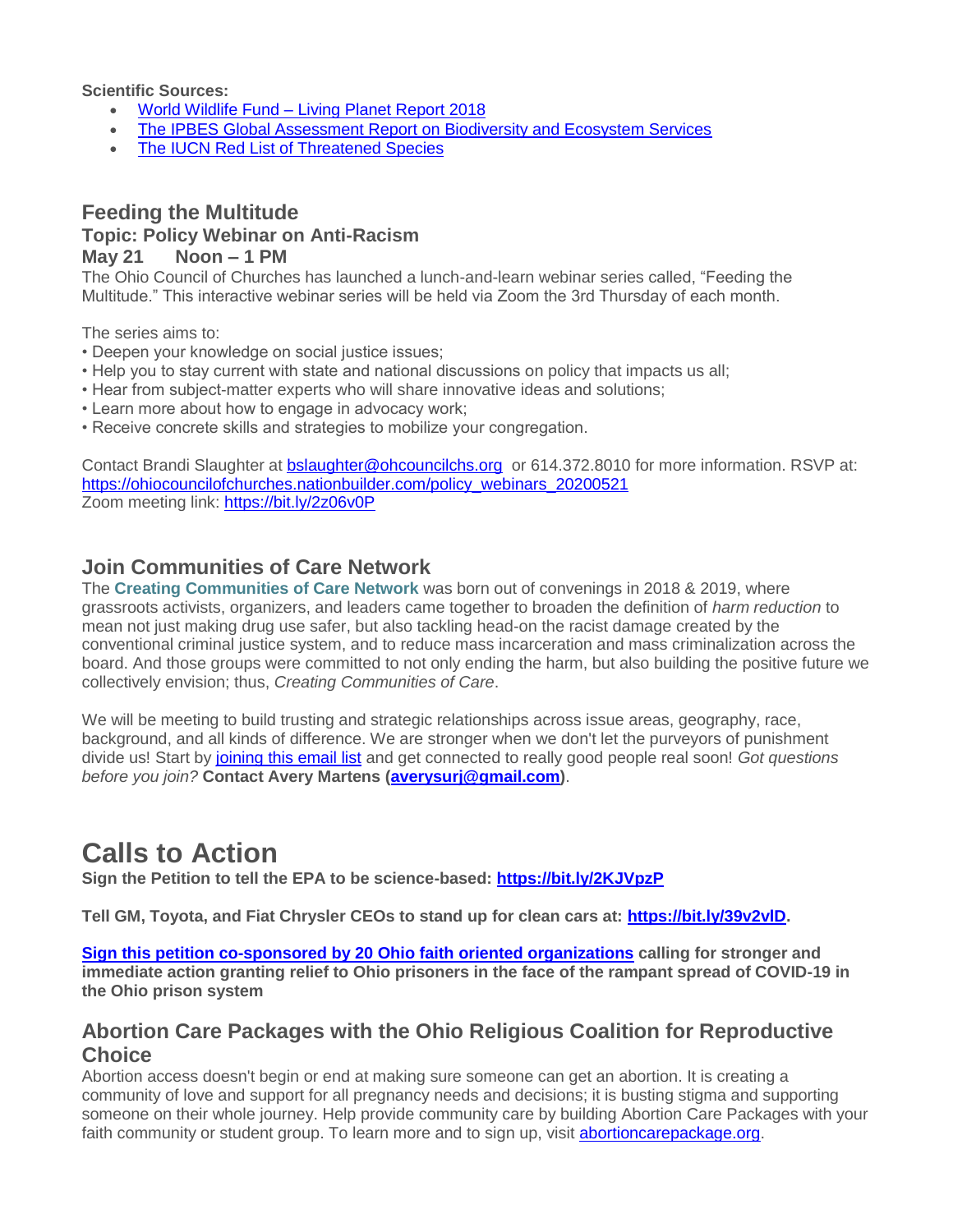### **Syringe Access in Licking County**

The Centers for Disease Control and Prevention tell us that **syringe access programs** are associated with an estimated 50% reduction in HIV and Hepatitis C transmissions. New users of these programs are five times more likely to enter drug treatment than those who don't use the programs. As people of faith, we know that God loves people who use drugs. We also know that syringe access programs make our communities safer and healthier. [Let's show our love by demanding an end to the ban in Licking County.](https://u1584542.ct.sendgrid.net/mps2/c/FwE/ni0YAA/t.31f/n1K8vLO2T-ikaXaTYAtwVg/h36/lxeVZlFoLh5Xwn-2B9v7rxs2c3A1Zq-2FIUHtdGLf-2F5v4Cfr0nL-2BAESGqzLXjFBhHRSWdkKtINVWw4T7ETAZKmfJt2AsR7ujr6LVQR9hl4Hhx3vtkJSm-2BX2wsfOoLFfAcFfp2-2FeJDU89o-2BB3Vz6EcPHnZY-2FRAkg5aJoO4LIyie4A0C2xYq9z7-2BDpG85VzJZk7OkuZIwwE2wgS-2BwBQV0WHRT8hd5QL9NF3cZwCYPAC0k4HJa4tuW1URk7rPXOjyX4YQncU-2FeDO-2BYqF6V-2BXwwnRA6f0ZEyNuyi8xCyOBnFtwyCowV9HHO8Yvw7vsDiMV-2Bx8hf-2B51yPQ5PWoWKB6x53z6-2BTjA8iRolq11pqNenVrrDsIWH-2BSF63nQIdM7gcIVW8GiRCYPofZhUc0Cy9BmuUUQZW7t8MqXtlJ6pXJuYJ-2BR74PYE-3D/U2a6) Contact Blyth at [bbarnow@faithinpubliclife.org](mailto:bbarnow@faithinpubliclife.org) for more info.